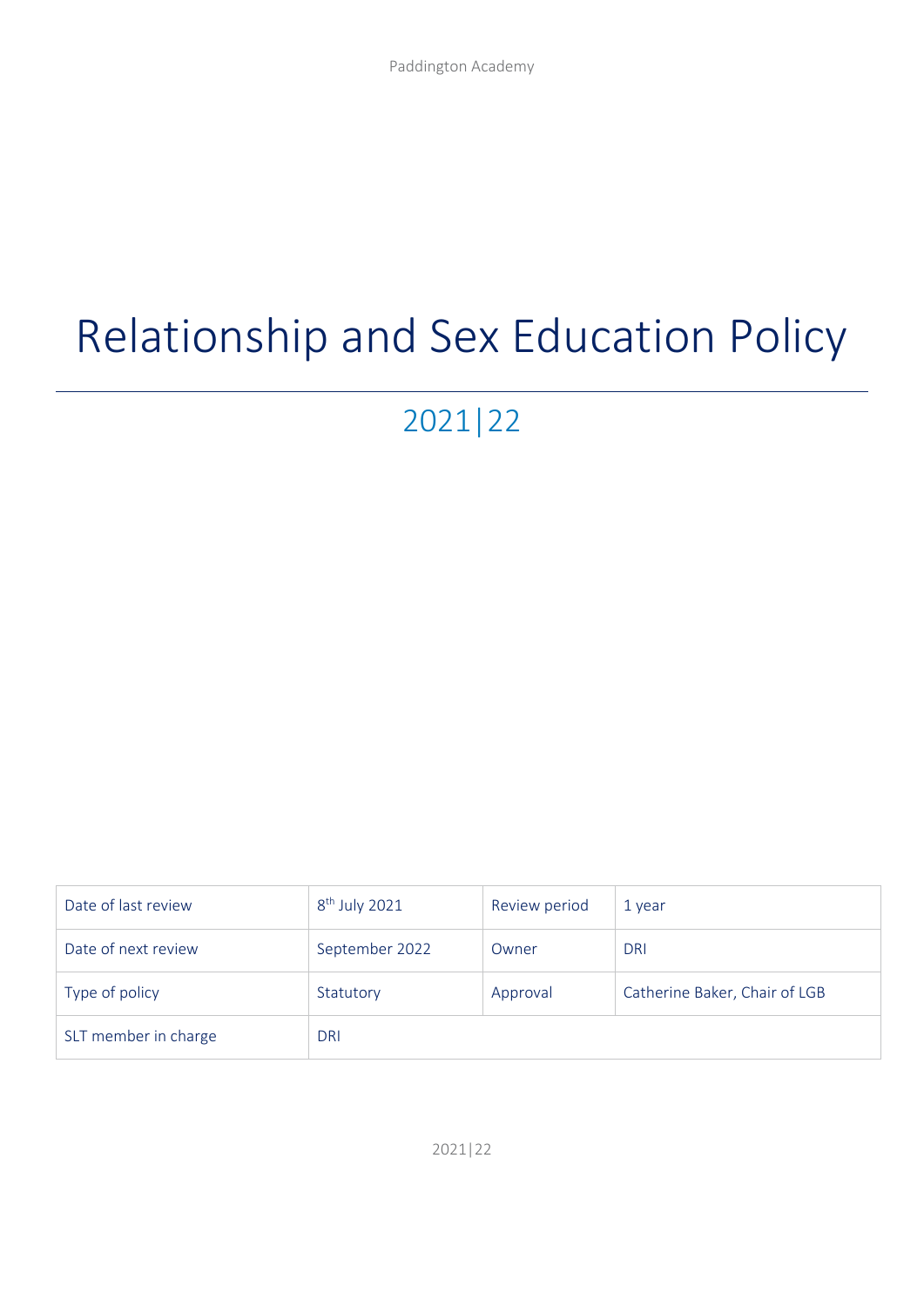#### Introduction

It is our goal that students at Paddington are well educated and able to lead happy and fulfilled lives. An important part of achieving this goal is to ensure that, as students mature into young adults during their time at Paddington, they are educated and have both knowledge and understanding of sexual relationships to equip them for their adult lives.

Most students at Paddington Academy are from Muslim and Christian backgrounds and it is our intention that our teaching of relationships and sex education is sensitive to religious viewpoints and is not intended to contradict or challenge any religious or ethical beliefs held by families.

We believe that increasing students' knowledge of aspects of sex and relationships will help them to be a part of life in modern Britain and have a sense of self-esteem and a firm belief in the value and dignity of others. These ideas link to our value of integrity which is something we teach at every opportunity and through all PSHE topics.

We believe that our curriculum has a moral character and should help our students to make the right choices when faced with adult situations and be able to act with maturity and wisdom.

We define relationships education as learning about the physical, social, legal and emotional aspects of human relationships including friendships, intimate, sexual and committed relationships and family life. We define sex education as learning about the physical, social, legal and emotional aspects of human sexuality and behaviour, including human reproduction. This includes conception and contraception, safer sex, sexually transmitted infections and sexual health. We will take care to highlight lessons that contain what we define as sex education so that we can respect the wishes of parents who wish to withdraw their children from this content.

Our RSE is designed to promote gender equality through challenging gender stereotypes and sexism and sexual harassment in schools. We take these issues seriously and ensure that we embed content on gender equality throughout the curriculum. We are also committed to an RSE that makes every pupil feel valued and included and is relevant to them. This means we are committed to an LGBT+ inclusive and SEND inclusive curriculum and are mindful of the SEND Code of Practice 2014 when planning for this subject. We will also ensure that we consider the religious and cultural background of all pupils when teaching RSE. Inclusive RSE at Paddington Academy will seek to challenge all forms of discrimination and prejudice between pupils and promote understanding and respect as outlined under the Equality Act 2010.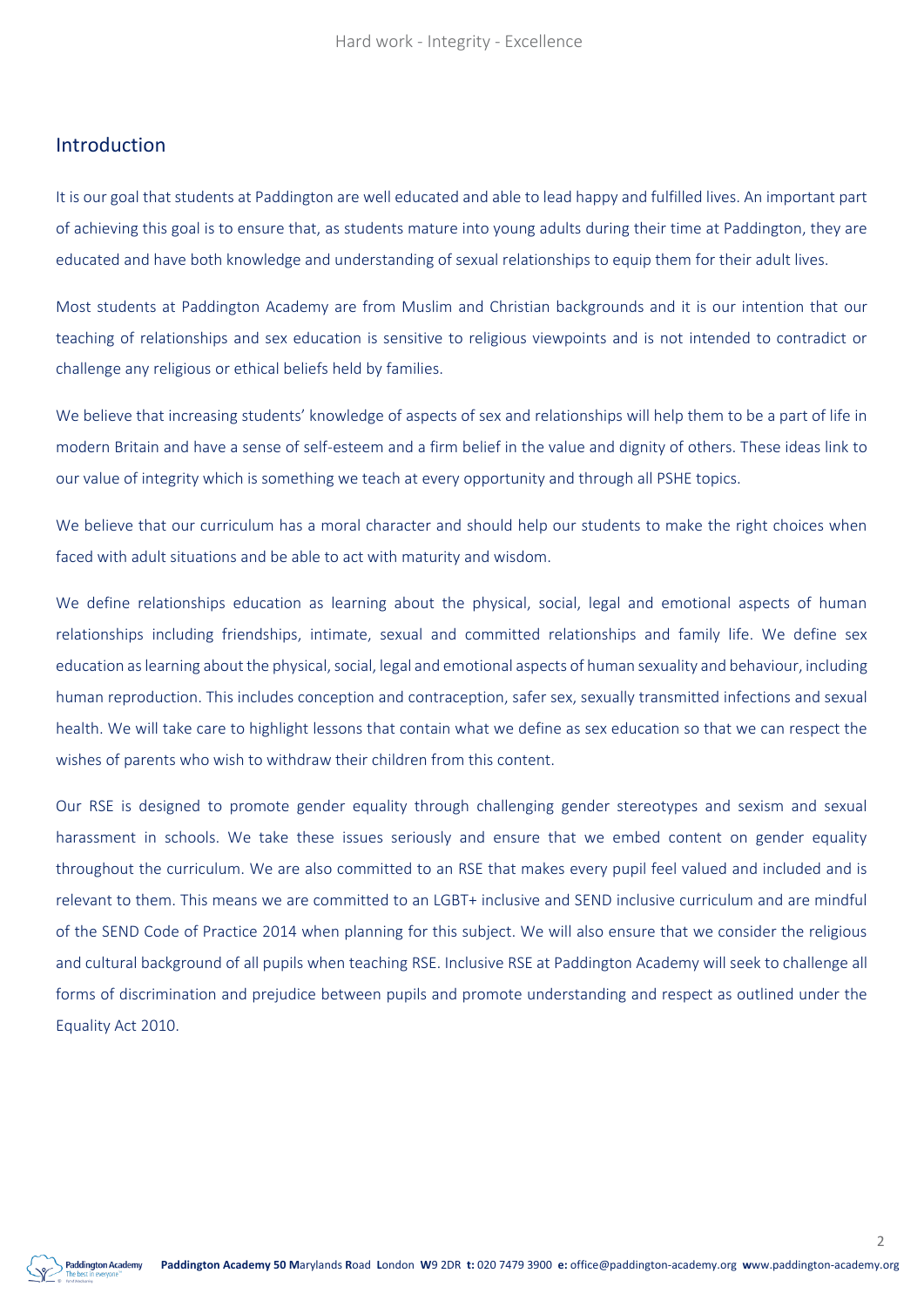#### Parental involvement regarding the policy

At Paddington Academy we believe that success for our students can only be achieved when parents and staff work together. With this in mind, all parents will be given the opportunity to understand the purpose and content of our Relationships and Sex Education curriculum and this will take the form of a parent consultation which all parents are invited to attend. Parents will also be given the opportunity during this consultation to discuss any concerns they may have which will in turn help to develop our curriculum moving forwards. In this consultation we will share examples of some of the key resources which are used as part of Relationships and Sex education to reassure parents of the content and enable parents to fully understand the content so that they can reinforce the key messages at home.

#### Parental right to request their child be excused from sex education

Although parents have the right to request that their child be withdrawn from all or part of sex education that is delivered as part of our Relationships and Sex education curriculum, it is our aim at Paddington Academy to encourage parents to understand the value of this education in helping to keep our students safe and to support their social, emotional and physical well-being and development.

It is important to note that while parents have the right to request that their child be withdrawn from sex education which is delivered as part of the Relationships and Sex curriculum here at Paddington Academy, parents do not have the right to withdraw their child from relationships education. Parents also do not have the right to withdraw their child from any sex education which is delivered as part of the science curriculum. Parents also do not have the right to withdraw their child from health education.

Where a parent makes the decision that they would like to request the withdrawal of their child from sex education, we ask that parents raise this with the principal or the designated member of the Senior Leadership Team. Before granting this request the principal or designated member of the Senior Leadership Team will discuss this request with parents to fully understand and address the concerns parents may have. This will allow for Paddington Academy to clarify the content, nature and purpose of the curriculum. Following this discussion, if the request for withdrawal is approved, parents should inform the Principal or designated member of the Senior Leadership Team in writing of this request and Paddington Academy will keep a record of this. If the request to withdraw a child is approved, Paddington Academy will ensure that the pupil receives appropriate, purposeful education during the period of withdrawal.

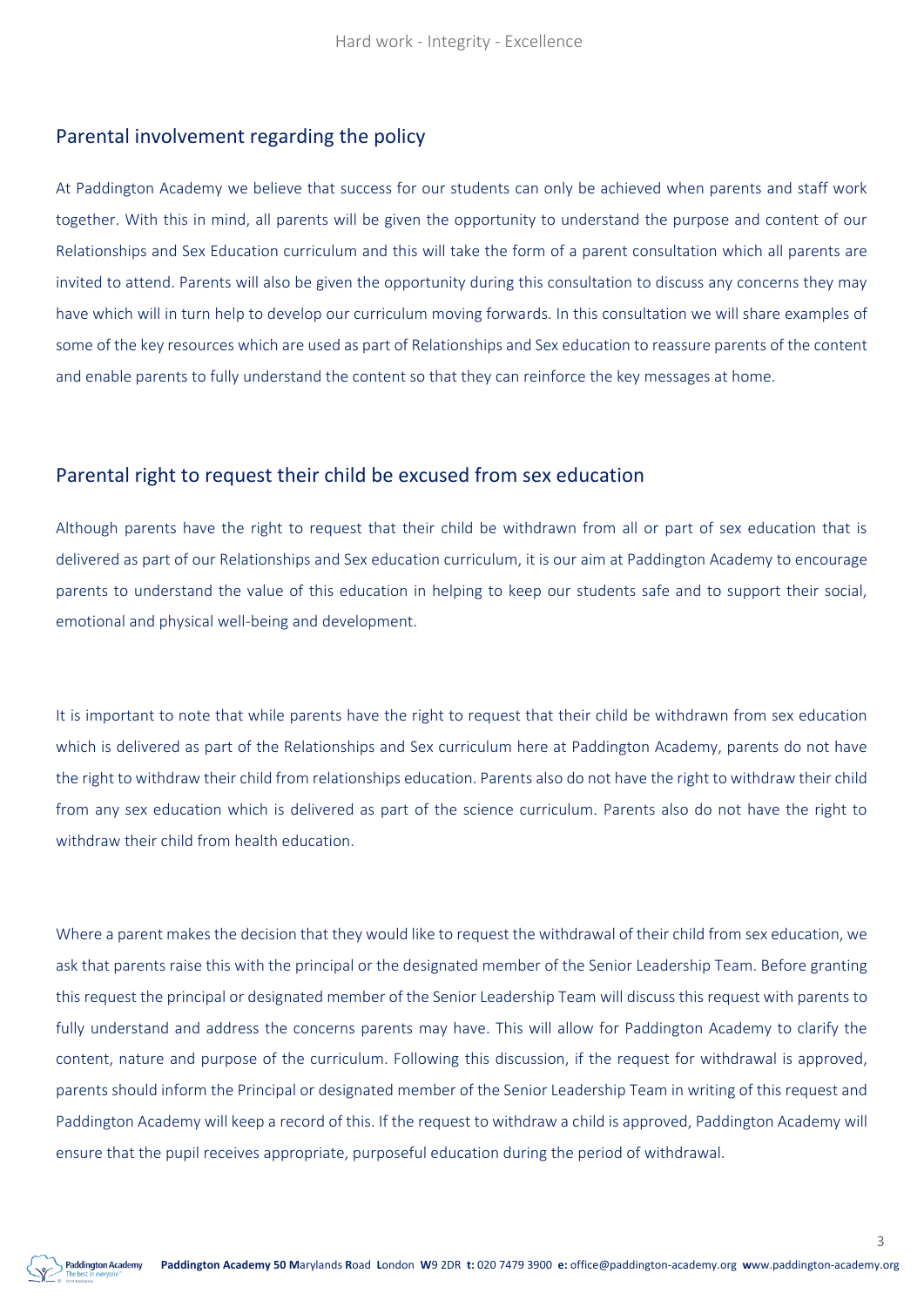Except in exceptional circumstances, Paddington Academy will respect the parents' request to withdraw their child up to and until three terms before the child turns 16 years of age. In practice this means that by the start of year 11 if the child wishes to receive sex education rather than be withdrawn, the school will make arrangements to provide the child with sex education during one of those three terms.

## Teaching and Learning Objectives

At Paddington Academy we believe that high quality Relationships and Sex education does not encourage early sexual experimentation but instead equips our students with knowledge and self-esteem to help them understand the reasons for delaying sexual activity. Our curriculum is developed in conjunction with the views of staff, parents and students and this ensures that the curriculum is reflective of the needs of our students and the context of our community.

All content will be delivered in a timely way which is designed to be age and developmentally appropriate to meet the needs of our students, including those with SEND. Paddington Academy will also consider the religious background of all students when planning and delivering RSE to ensure that sensitive topics are handled appropriately and in line with our values as an academy.

| <b>IVCA</b>                       |                                                                                                                                                                                                                                                                                                            |                                                                                                                                                                                                                                                                                                                                                                                                                                                                                                                                                                                                                                   |                                                                                                                                                                                                                                                                                                                                                                                                                                                                                                                                                                                                             |
|-----------------------------------|------------------------------------------------------------------------------------------------------------------------------------------------------------------------------------------------------------------------------------------------------------------------------------------------------------|-----------------------------------------------------------------------------------------------------------------------------------------------------------------------------------------------------------------------------------------------------------------------------------------------------------------------------------------------------------------------------------------------------------------------------------------------------------------------------------------------------------------------------------------------------------------------------------------------------------------------------------|-------------------------------------------------------------------------------------------------------------------------------------------------------------------------------------------------------------------------------------------------------------------------------------------------------------------------------------------------------------------------------------------------------------------------------------------------------------------------------------------------------------------------------------------------------------------------------------------------------------|
| <b>Stage</b>                      | Topics covered in Science                                                                                                                                                                                                                                                                                  | Topics covered in PSHE                                                                                                                                                                                                                                                                                                                                                                                                                                                                                                                                                                                                            | Topics covered in RSE Stop                                                                                                                                                                                                                                                                                                                                                                                                                                                                                                                                                                                  |
|                                   | Lessons                                                                                                                                                                                                                                                                                                    |                                                                                                                                                                                                                                                                                                                                                                                                                                                                                                                                                                                                                                   | Day                                                                                                                                                                                                                                                                                                                                                                                                                                                                                                                                                                                                         |
| KS3<br>Year 7<br>Year 8<br>Year 9 | In Key Stage 3 our students learn:<br>The role of the sperm and<br>egg cells in fertilisation<br>The scientific structure<br>×<br>and function of the male<br>and female reproductive<br>systems<br>The science behind how<br>٠<br>babies are made.<br>The menstrual cycle<br>п<br>Pregnancy and gestation | In Key Stage 3 our students learn:<br>PSHE Relationships Scheme<br>Students will learn about wider<br>relationships as part of their PSHE<br>education which in Key Stage 3<br>includes: -<br>Why are manners so<br>important?<br>How can we demonstrate<br>kindness?<br>Why is empathy important?<br>×<br>How can we best manage<br>×<br>friendships?<br>How can we safely manage<br>ш<br>friendships online?<br><b>Social Skills</b><br>How to use social media safely<br>ш<br>How to resolve conflicts on<br>n.<br>social media<br>How to build positive<br>×<br>friendships<br>How to resolve conflicts with<br>n.<br>friends | RSE Stop day in year 9<br>Students take part in a Sex and<br>Relationships "stop day" which<br>covers the following topics:<br>Period 1<br>What is sex and sexual<br>×<br>contact?<br>Reproductive anatomy<br>Period 2<br>Different forms of<br>п<br>contraception<br>The risks of sexually<br>п<br>transmitted infections<br>and diseases<br>Period 3<br><b>Understanding Consent</b><br>L,<br>and Sexual Harassment<br>The importance of self-<br>L.<br>esteem<br>Staying safe online<br>×<br>Different families and<br>п<br>the people who care for<br>them<br>Gender roles and<br>п<br>responsibilities |

#### The RSE curriculum outline can be seen below and is separated into the content covered within each key stage.



 $K_{\text{max}}$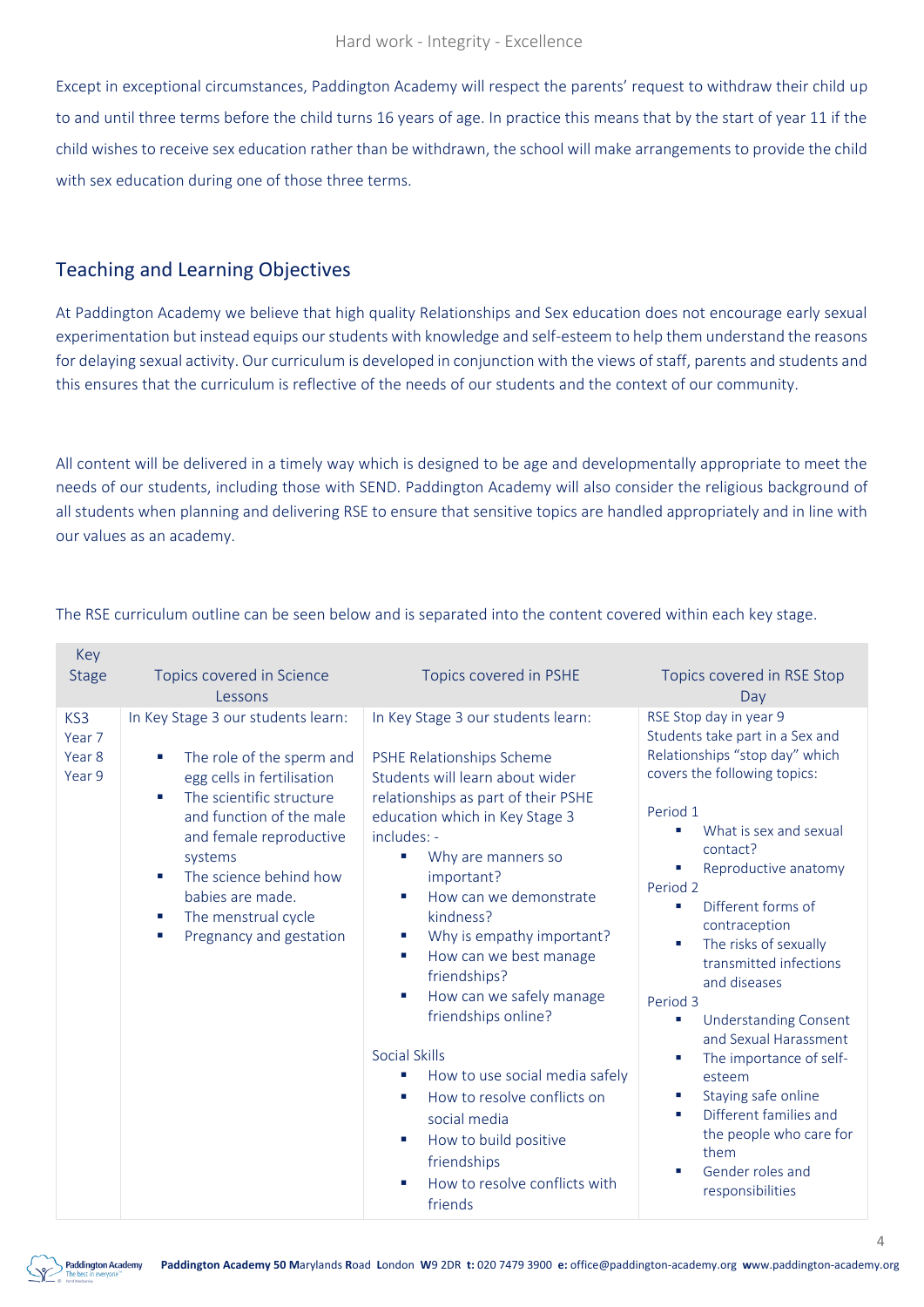|                           |                                                                                                                                                                                                                                                       | Diversity Week<br>Our diversity week allows students to<br>learn about:<br>What does it mean to be<br>$\bullet$<br>$LGBT+?$<br>Why we should never use<br>$\bullet$<br>homophobic, transphobic or<br>offensive language<br>Why does LGBT+<br>$\bullet$<br>representation matter?<br>The history of LGBT+ rights in<br>$\bullet$<br>the UK<br>LGBT+ rights around the world<br>$\bullet$                                                                                                                                                                                                                                                                                                                                                         |  |
|---------------------------|-------------------------------------------------------------------------------------------------------------------------------------------------------------------------------------------------------------------------------------------------------|-------------------------------------------------------------------------------------------------------------------------------------------------------------------------------------------------------------------------------------------------------------------------------------------------------------------------------------------------------------------------------------------------------------------------------------------------------------------------------------------------------------------------------------------------------------------------------------------------------------------------------------------------------------------------------------------------------------------------------------------------|--|
| KS4<br>Year 10<br>Year 11 | In Key Stage 4 our students learn:<br>The further science of the<br>٠<br>menstrual cycle<br>Methods of<br>ш<br>contraception including<br>both hormonal and<br>barrier methods<br>IVF and fertility treatment<br>ш<br><b>Embryonic screening</b><br>ш | In Key Stage 4 our students learn: -<br>PSHE Relationships Scheme<br>Students will learn about wider<br>relationships as part of their PSHE<br>education which in Key Stage 4<br>includes: -<br>Staying safe online<br>ш<br>The risks of social media<br>ш<br>and how we can protect<br>ourselves online<br><b>Building appropriate</b><br>×.<br>relationships both online<br>and offline<br>Diversity Week<br>Our diversity week allows students to<br>learn about:<br>• What does it mean to be<br>$LGBT+?$<br>Why we should never use<br>$\bullet$<br>homophobic, transphobic or<br>offensive language<br>Why does LGBT+<br>$\bullet$<br>representation matter?<br>The history of LGBT+ rights in<br>the UK<br>LGBT+ rights around the world |  |
| KS5<br>Year 12<br>Year 13 |                                                                                                                                                                                                                                                       | In Key Stage 5 our students learn: -<br>PSHE Relationships Scheme<br>Students will learn about wider<br>relationships as part of their PSHE<br>education which in Key Stage 5<br>includes: -<br>Healthy and unhealthy<br>ш<br>relationships<br>The nature of<br>emotional/sexual abuse                                                                                                                                                                                                                                                                                                                                                                                                                                                          |  |